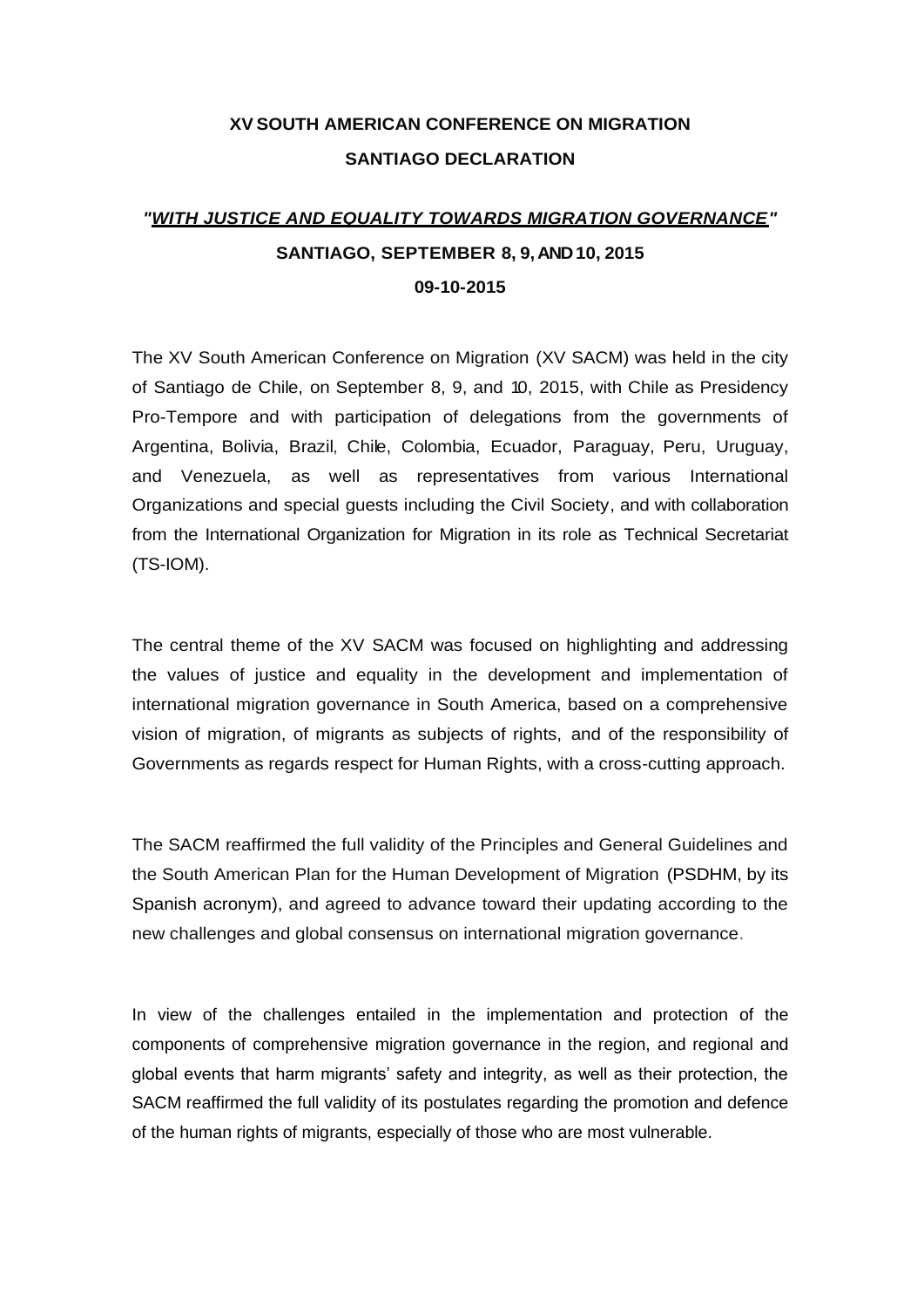The SACM reaffirmed the full validity of its principles and guidelines:

- a) right to migrate, not migrate and return in a free, informed and secure manner, without criminalising migrants' movements and with migrants at the centre of migrant policies, regulations and programs.
- b) comprehensiveness of the migration fact.
- c) commitment to guarantee the unrestricted and permanent respect for the human rights of migrants and their family members.
- d) implementing policies and programmes for establishing links with our nationals living abroad and building their capacities.
- e) highlighting the migration regularization agreements signed by Member States of the Conference and encouraging the negotiation and execution of new agreements.

In this regard, the SACM pointed out the importance of guaranteeing access to justice by migrants and their family members, with the implications of this concept being not only legal but also economic, social and cultural. Therefore, the aim is not only for migrants to be entitled to a due process but also to effectively access social justice. The SACM considers this dimension as an integral part of its commitment to migrants' dignity and human rights, with migrants as subjects of rights.

Based on the declarations made by the delegations from the Member States, the SACM considers it critical for migrants to have the same rights and obligations as nationals in each country in terms of equal treatment and opportunities, if a comprehensive and inclusive development of the host societies is to be achieved. Equality in terms of rights and obligations is on the horizon of development of the countries in the region, as they promote a greater sense of ownership and are based on a shared ethics aimed at guaranteeing access to all human rights by all society members, including migrants and family members, as well as the means to enjoy them.

Furthermore, the SACM considers it important to encourage the institutionalization of migration governance in the sphere of the local governments harmonizing it with national policies, which appears as an unavoidable priority for South American countries given the importance of the latter in the process of inclusion and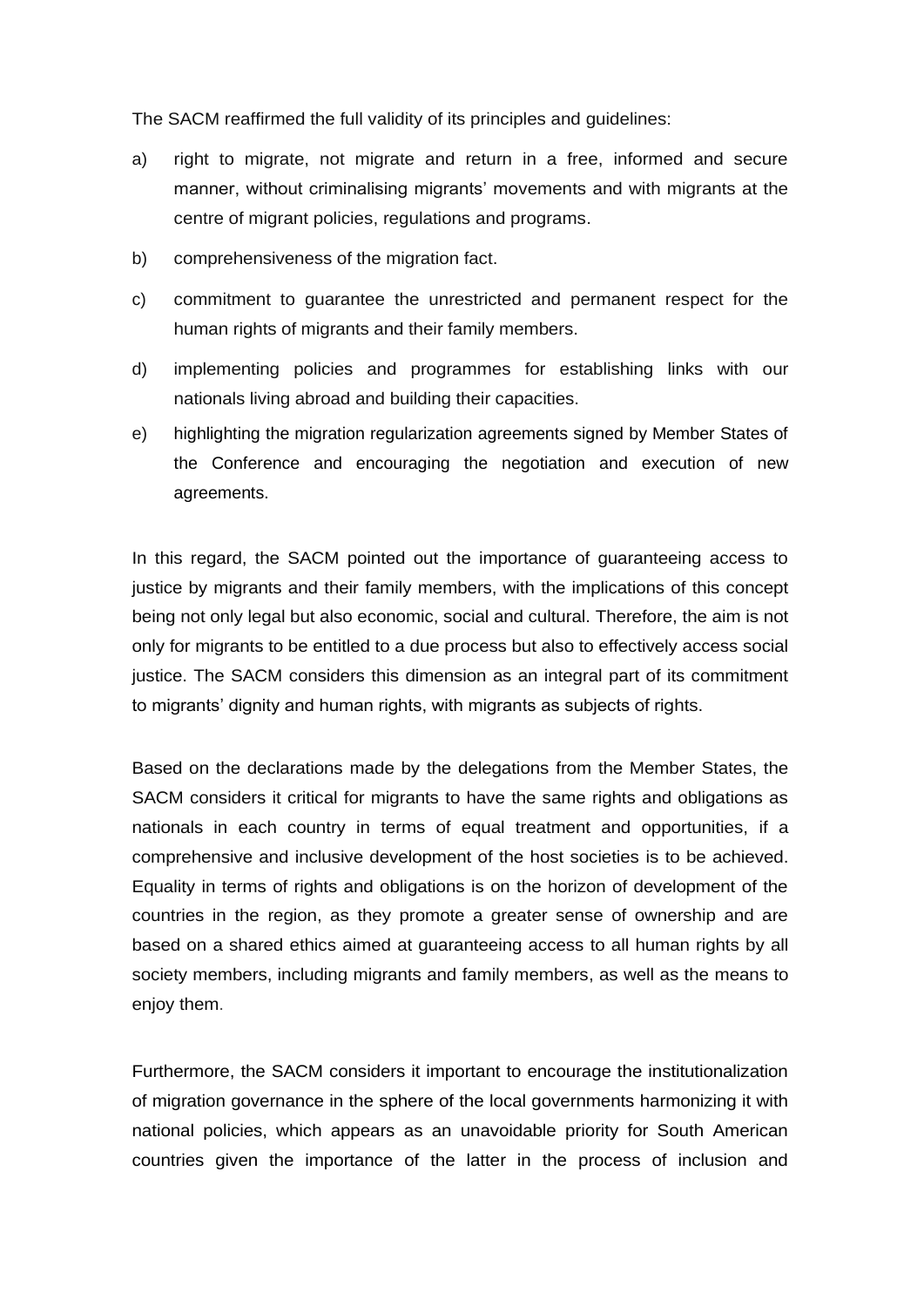integration of migrants in host societies.

The SACM took note of and praised the migration policy, regulation and institutional development updating process driven and performed by the Member States, which is expressed in important initiatives in the context of consular management, service and assistance to nationals abroad and returned nationals, initiatives on migrants' regularization, the creation of spaces for citizens' participation, refugees' protection, and the modernization of migration management in different spheres.

In addition, it was agreed to update the mandate of the SACM, which will be held considering new background and consensus in the field of migration, the international migration law, and guidelines laid down in the Post-2015 Agenda promoted by the United Nations, the Montevideo Consensus (2103), the Buenos Aires Declaration (2013) the Brasilia Declaration and Action Plan of 2014 and the Declaration of the II High-Level Dialogue on Migration and Development 2013, therefore including the themes of gender, regulatory consistency, and promotion and development of knowledge, research and the rights of migrants and their family members, as well as migrants' access to justice, the relationship between migration and city, and migration, climate change and the environment.

The SACM emphasized its capacity as a South American specialized forum for political debate and consensus on international migration, and its role as a driver of proposed actions for the benefit of migrants and family members, seeking to undertake effective actions aimed at the implementation of proposals, recommendations and commitments signed at its meetings, and their inclusion in internal regulations and international and regional agreements adopted in this field.

### **CENTRAL THEME I: FOLLOW-UP ON THE SOUTH AMERICAN PLAN FOR THE HUMAN DEVELOPMENT OF MIGRATION (PSDHM, by its Spanish acronym).**

The SACM exchanged visions and proposals regarding migrants' access to justice considering it an integral part of the recognition of migrants as subjects of rights from a comprehensive perspective and their social vulnerability, taking as a horizon social justice for migrants and their family members in countries of origin, transit and destination.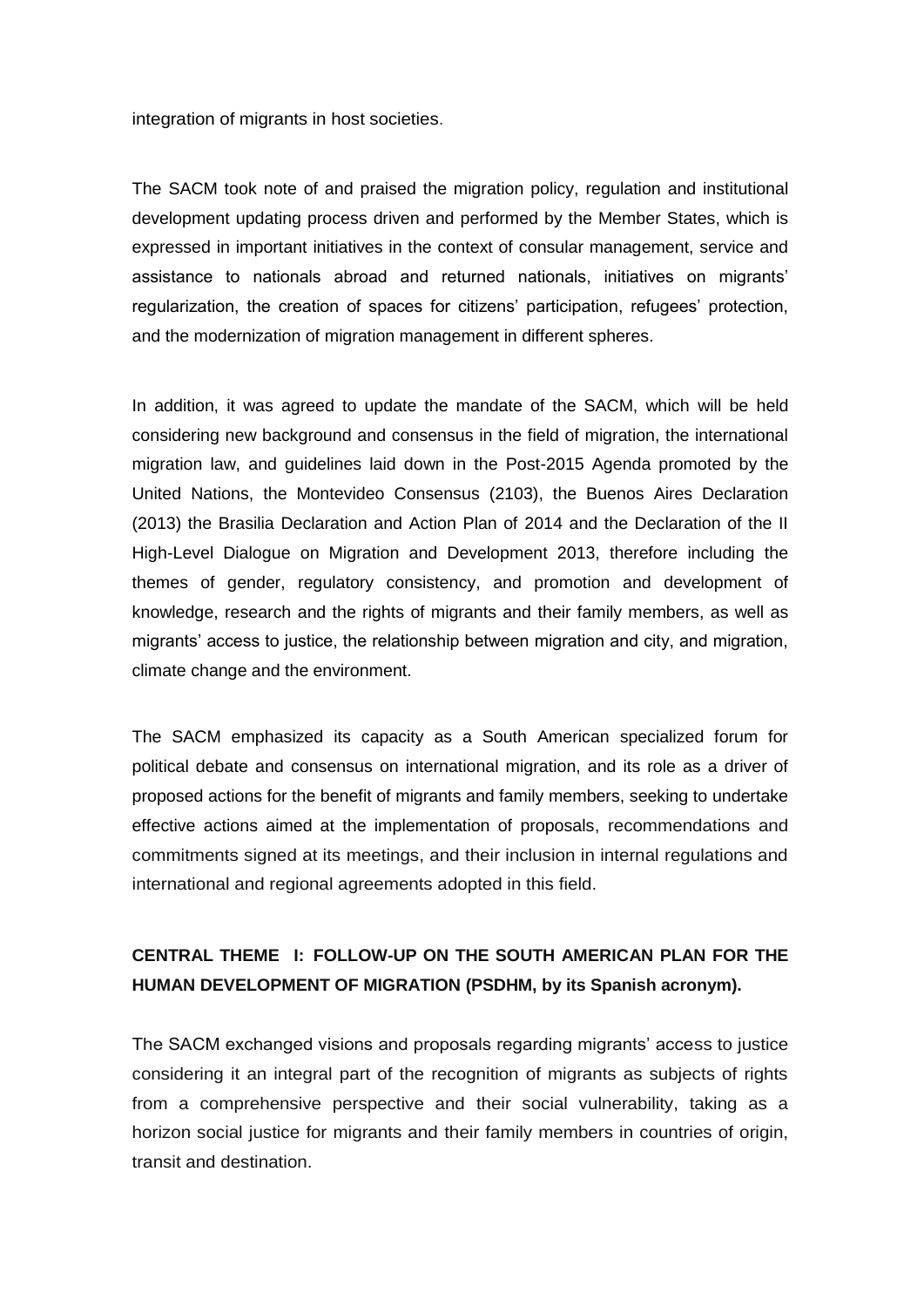The SACM took note of and addressed the report of the Technical Secretariat (TS) on the education and training initiatives geared for national and local authorities responsible for migration governance in each country, as well as the civil society organizations that work on the protection of migrants' human rights and migrant associations.

The SACM received and discussed the report of the PPT-Chile and the TS on the different initiatives undertaken by the countries to promote social inclusion of migrants and their family members.

The SACM took note of the proposal of the PPT-Chile to start a process for reviewing and updating its mandate based on the Global Commitments on Migration and Development, the Post-2015 Agenda, the Montevideo Consensus (2013), the Buenos Aires Declaration (2013), the Brasilia Declaration and Action Plan, and the Declaration of the II High-Level Dialogue on Migration and Development of 2013.

In the context of the current humanitarian emergency involving human mobility, the SACM is satisfied with having adopted the Brasilia Declaration and Action Plan as a strategic framework for strengthening international protection and promoting sustainable solutions for refugees, displaced and stateless persons in Latin America and the Caribbean.

The SACM reaffirmed the importance and relevance of the International Convention on the Protection of the Rights of all Migrant Workers and Members of their Families as a guideline for the States that have ratified it. The SACM also appreciates the will of the Member States of the Convention to comply with the submission of their reports and the implementation of the recommendations made by the Migrant Workers Committee of the Convention.

The SACM took ownership of the proposal made by the delegation of Chile to consider the gender approach in the design of the programs and initiatives of the Member States, in order to make the situation of migrant women, girls, and adolescent girls visible in all society spheres, and enrich the development of public policies that strengthen their autonomy and comprehensive development as subjects of rights.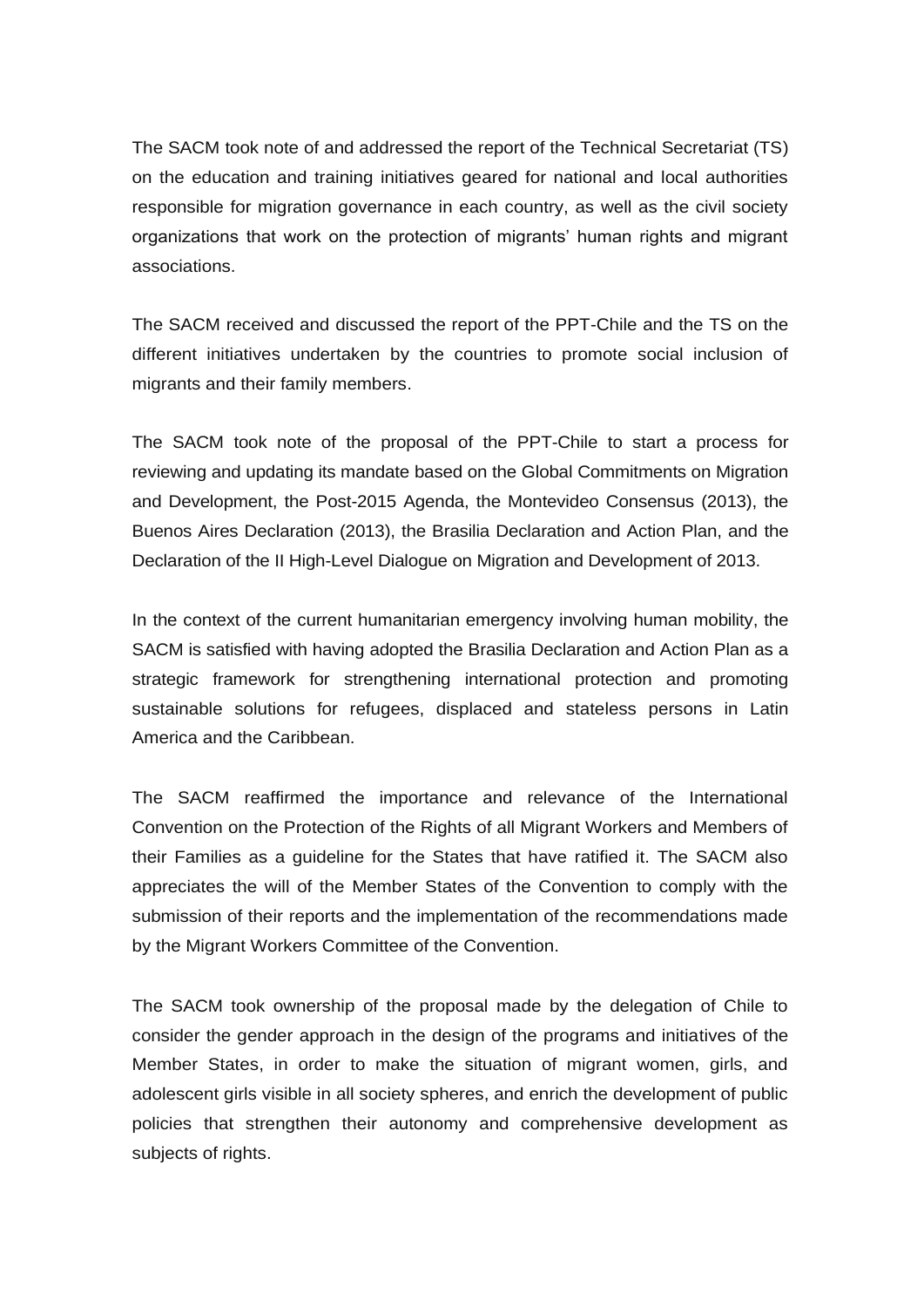The SACM undertook to:

- a) Carry out a systematization process for the education and training programmes, which involves the use of new technologies, the ongoing training of national and local authorities, and the participation of civil society organizations conceived in the context of migration governance. The PPT-Chile, together with the TS and the Troika, with input from the countries, which will submit their supplementary reports before October 30, 2015, will prepare the relevant report;
- b) Continue encouraging initiatives for facilitating migrants' social inclusion in their host communities and migration regularization, promoting the exercise of their rights in accordance with the regulations and public policies of each country. The Member States will submit their reports on this matter to the PPT-Chile and the TS before November 30, 2015, in order for the latter to prepare the relevant report;
- c) Disseminate and exchange countries' good practices on migrants' access to justice, which information will be systematised by the PPT-Chile and the TS so that a report be presented at the XI Intersessional Meeting of 2016;
- d) Continue and deepen countries' promotion and assurance of justice for migrants notwithstanding their migration status, which includes providing them with assistance and legal advice in legal processes, informing them of their rights in a timely manner, providing them with mechanisms for them to understand the criminal and administrative proceedings they are involved in, within a context of due process, and protecting migrant family members, especially, women, boys, girls and adolescents, whether accompanied or not, based on the principle of family unity;
- e) Prepare, based on guidance of the PPT, support from the TS and contributions from the Member States, a draft report on the updating of the SACM mandate for its discussion at the XI Intersessional Meeting of 2016.

#### **CENTRAL THEME II: MIGRATION AND SOUTH AMERICAN INTEGRATION**

The SACM reaffirmed the importance of advancing toward the implementation of the Mercosur Residence Agreement for facilitating access to residence for migrants in the region, regional integration and migrants' exercise of their rights.

The SACM received the report of the Delegation from Paraguay in order to get to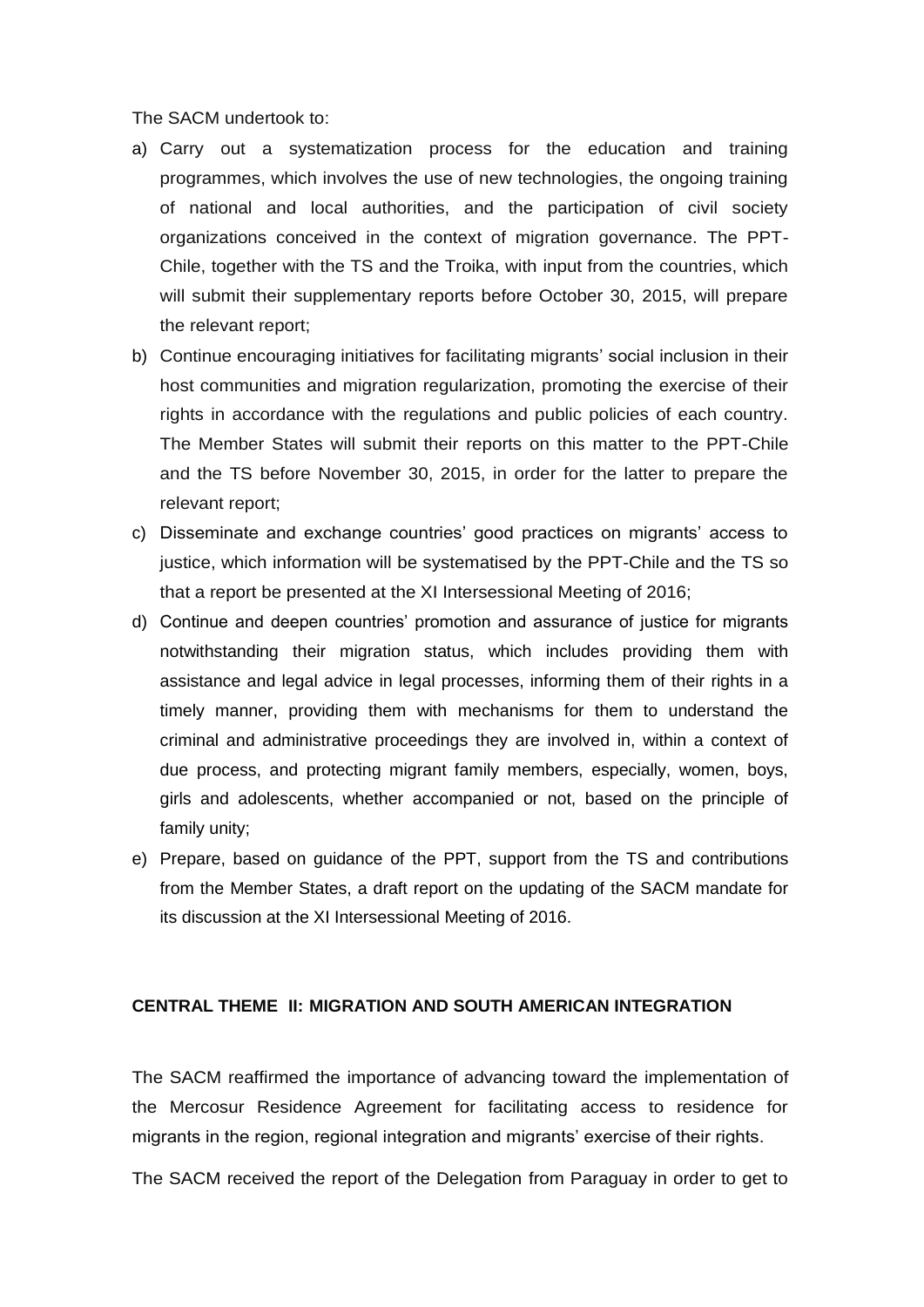know and exchange visions on the dynamics for facilitated border transit and free movement of persons.

The SACM undertook to:

a) Prepare a report on facilitated border transit based on the work document proposed by Paraguay, which contemplates the preparation of a diagnosis, the identification of border facilitation components, policy-sharing, and evaluation of initiatives. A first draft report will be discussed at the XI Intersessional Meeting of 2016.

### **CENTRAL THEME Ill: MIGRATION GOVERNANCE STRENGTHENING**

The SACM reaffirmed the importance of the contribution from the Civil Society in the development of the processes and themes promoted by this regional consultative process, in the area of migration governance.

The SACM took note of and welcomed the initiatives for States to incorporate mechanisms that recognise the role of the organisations that protect migrants' rights, of migrants' organisations and of city participation spaces that adopt a rights approach, respecting social and cultural diversity, recognising and integrating the peculiarities, characteristics and needs of the different groups that are part of the community.

The SACM appreciated the good initiatives aimed at involving local governments in migration management in the context of national migration policies, also highlighting migrants' organizations' contributions in the design of programmes and projects on local migration governance.

The SACM received the report of the PPT-Chile and the TS on the South-South cooperation initiatives, highlighting and appreciating the important initiatives undertaken by the countries in the region.

The SACM took note of and was pleased to receive the report of the PPT-Chile, the Delegation of Bolivia, and the TS, on the theme of migration, climate change and environment, including it in the spaces for discussion and coordination of the Member States.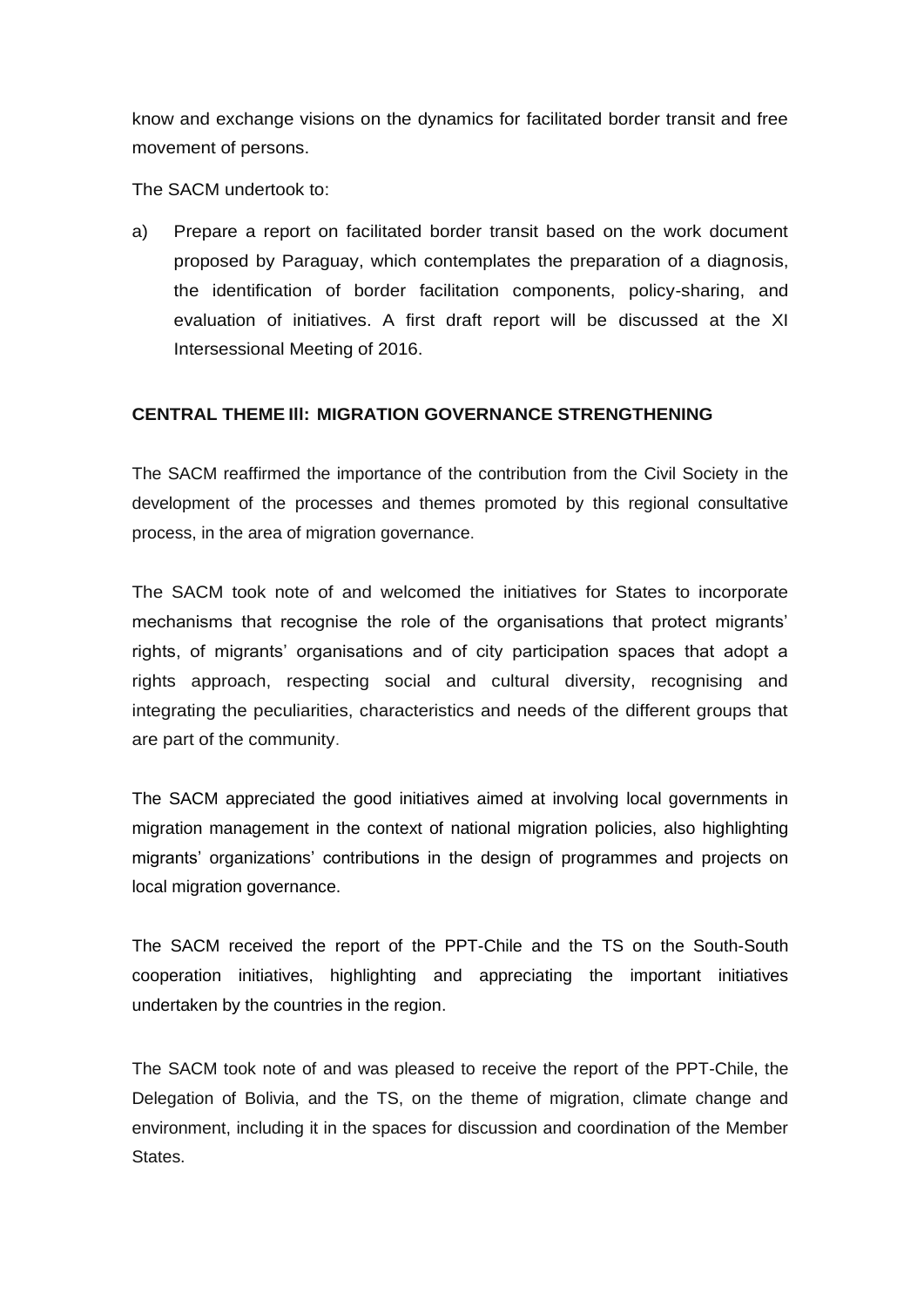The SACM undertook to:

- a) Continue undertaking initiatives for South-South cooperation aimed at strengthening government institutions, developing regulations, and formulating migration programmes;
- b) Strengthen at the national level the critical role of the civil society organizations (CSOs) as agents that contribute to the formulation of migration policies and programmes, the participation of migrants' organizations and the promotion of migrants' rights;
- c) Develop and submit, prior to the sessions of the Intersessional Meeting and the SACM, various experiences of the Member States on the relationship with the CSOs in the context of migration and the matters which are part of the SACM agenda;
- d) Gather and systematise country reports on the role of local governments in migration governance, identifying spaces for cooperation and development of regional programmes. This report will be prepared based on contributions from the Member States, which will be submitted to the PPT and the TS before March 30, 2016, for the report to be presented at the XI Intersessional Meeting of 2016.
- e) Prepare, in cooperation with the TS, a draft report on the various initiatives undertaken by the Member States on the relationship between migration, environment and climate change, especially in connection with natural disasters. Country reports should be submitted to the PPT and the TS prior to March 30, 2016, as a first draft on the progress made will be disseminated at the XI Intersessional Meeting of 2016.

## **CENTRAL THEME IV: INTERNATIONAL PROJECTION OF THE SOUTH AMERICAN REGION**

The SACM exchanged visions and proposals on the best way to relate with other regional consultative processes, both in America and in other regions in the world.

The SACM undertook to:

a) Start a process of analysis of potential themes for an agenda between this SACM and the Regional Conference on Migration (RCM) and of a perspective for addressing them. For this purpose, the TS is requested to prepare a technical report on the subject covered in this paragraph a) for its dissemination at the XI Intersessional Meeting of 2016.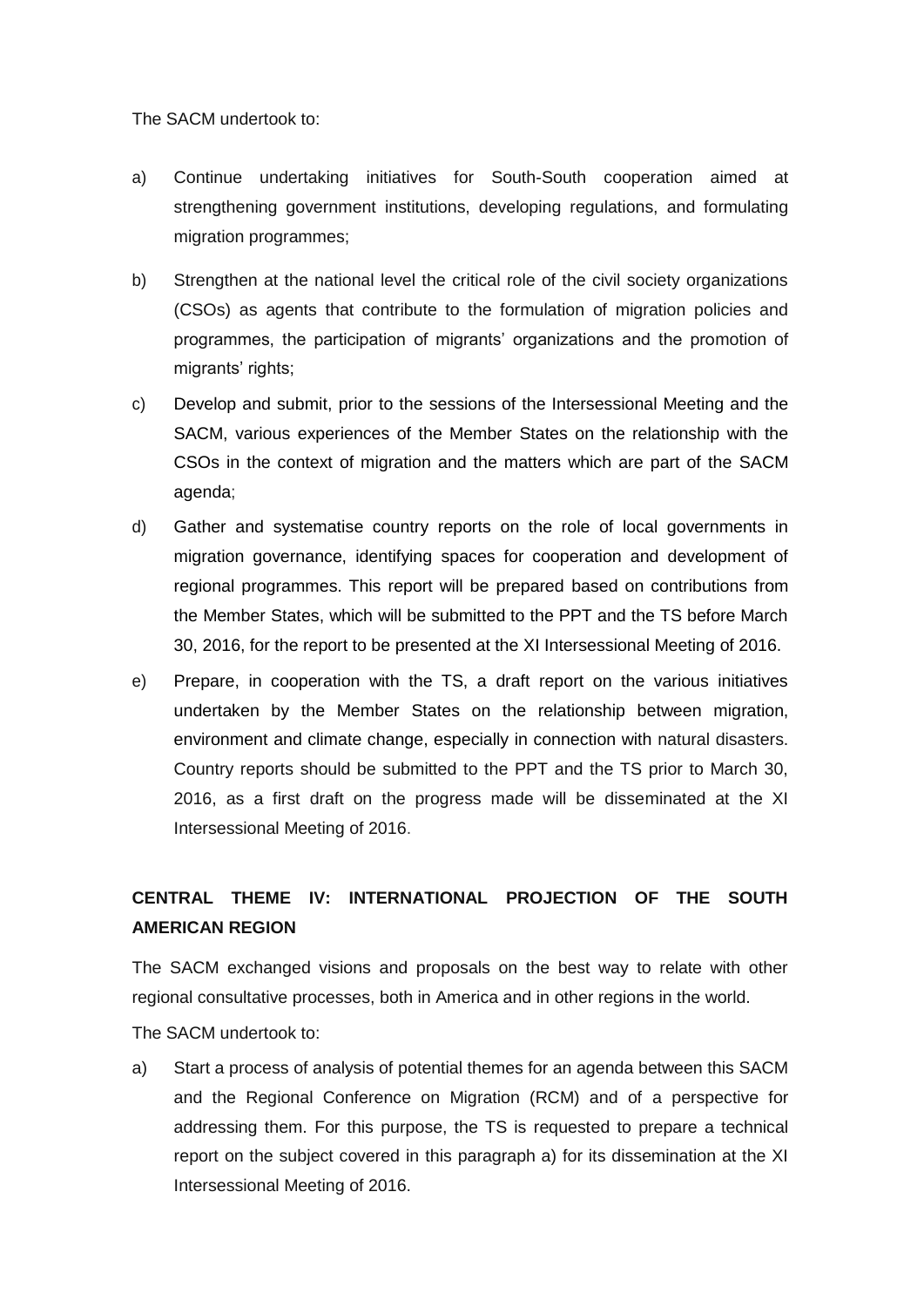- b) Entrust the PPT with the task of establishing contact with the other Regional Consultative Processes, seeking to find common grounds and exchange visions and good practices in the context of regional, bi-regional and global fora on international migration.
- c) Advance toward the articulation and convergence of the SACM with regional integration mechanisms, for which the PPT-Chile will prepare a report that will be discussed at the XI Intersessional Meeting.

### **OPERATION AND ORGANISATION**

The delegations from Argentina and Peru submitted draft Rules for the Organisation and Operation of the South American Conference on Migration, which were discussed relying on the support provided by participant delegates, except for the delegation of Ecuador.

The SACM received new draft Rules from the delegation of Ecuador which, together with other potential initiatives, will be discussed at the XI Intersessional Meeting of 2016.

#### **FINAL CONSIDERATIONS**

- The SACM highlighted the importance of the participation of the Civil Society Organizations (CSOs) in the development of its initiatives, reaffirming the will of the countries to promote a national space for dialogue with the CSOs. Each country will distribute a report on the contributions made by the Civil Society at each of the meetings of the SACM.

- The SACM greets and appreciates the intervention of the CSO guests which, apart from referring to the migration dynamics and issues in the region, praise the good development of the SACM and propose advancing toward the development of a perspective for the SACM based on the protection of migrants' human rights, the promotion of the participation of the civil society, migrants' organisations and returned nationals.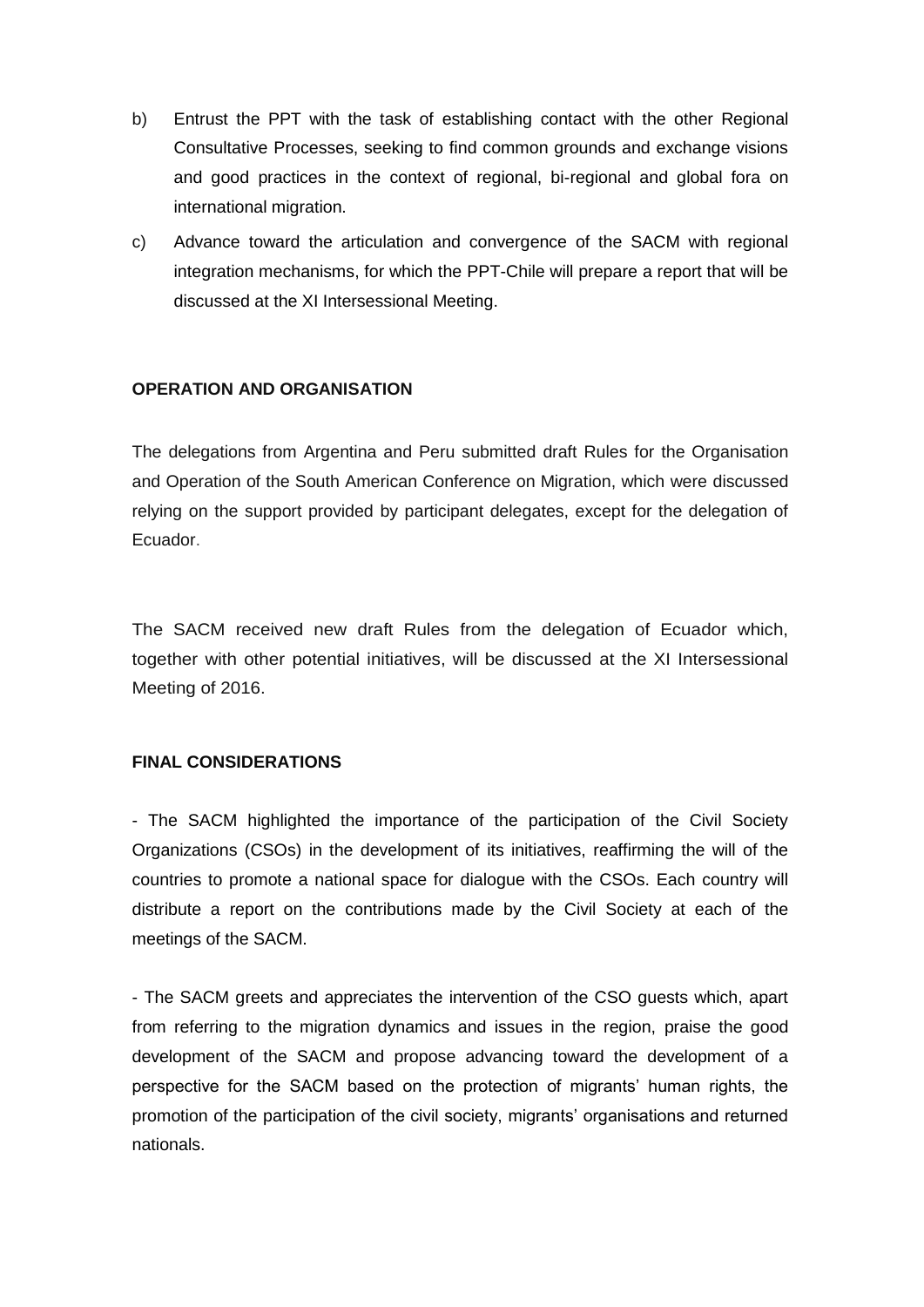- The SACM thanks the international organisations (IOM, UNHCR, ILO, CAN) for their participation, presentations and interventions, which enriched the debate, highlighting convergence areas and potential spheres for cooperation.

- The SACM expresses its appreciation for the participation of the Director General of IOM, Ambassador William Swing, in the XV SACM, highlighting his commitment to support the process of the SACM, especially in connection with the relationship between migration and local governments.

- The SACM also thanks the International Organization for Migrations in its role as Technical Secretariat for its permanent participation and collaboration in the preparation of the reports and proposals discussed at the XV SACM.

- The SACM accepts and appreciates the offering by the Delegation of Uruguay to host the XI Intersessional Meeting of the SACM to be held during the third quarter of 2016, in coordination with the PPT-Chile and the TS, and welcomes the offering by the Government of Paraguay to host the XVI SACM to be held during the second quarter of 2016.

- The SACM expresses its recognition of the Government of Chile, in its capacity as Presidency Pro-Tempore and host country, for its hospitality and the excellent organization and development of the XV SACM, as well as its preparatory sessions, and the Technical Secretariat for the support given.

In witness whereof, this document is signed in the City of Santiago, Republic of Chile, on September 10, 2015.

On behalf of the Republic of Argentina On behalf of the Federative Republic

of Brazil

On behalf of the Plurinational State On behalf of the Republic of Colombia of Bolivia